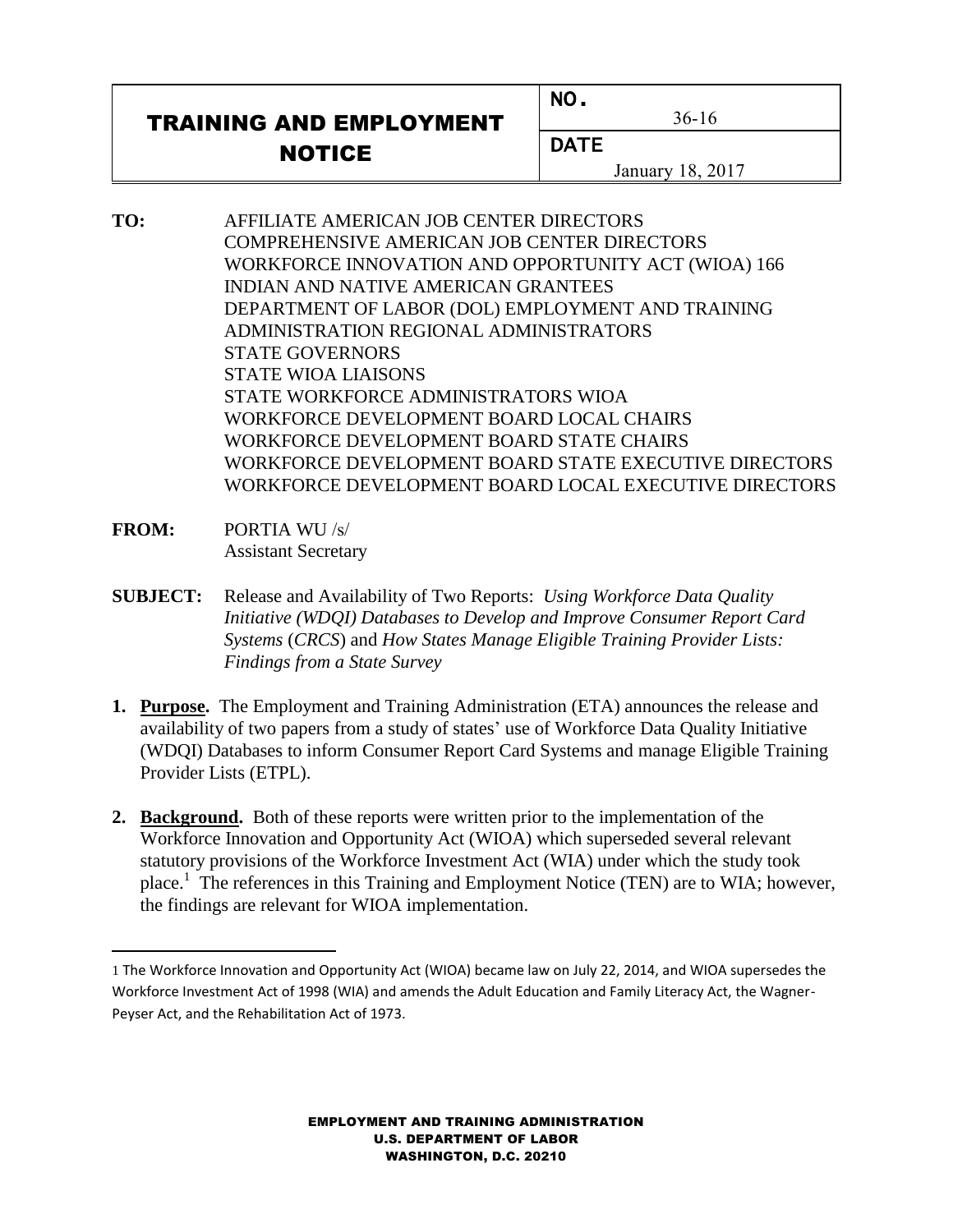To promote State use and linkage of administrative data, the U.S. Department of Labor's (DOL) WDQI grant program funds states to develop state workforce longitudinal databases to provide a comprehensive picture of workers' skill development and earnings throughout their careers. 2

ETA contracted with IMPAQ International, LLC (IMPAQ) to conduct two complementary research activities related to the WDQI involving: (1) a survey of all state workforce agency ETPL coordinators, to obtain updated details about their ETPLs, how they are updated, and how the lists are received and used by customers and community colleges; and (2) contact with state WDQI leads in those states already moving to develop performance scorecards, to document scorecard system details and the relationship to their ETPLs, and to identify lessons that may prove useful for other states.

Large, individual-level, administrative databases have increasingly been used to monitor the employment outcomes of job training, post-secondary education, and related social programs. DOL continues to be at the forefront of these efforts, most notably in helping states build the capacity to use quarterly Unemployment Insurance (UI) wage records for tracking individual's employment and earnings after participation in several DOL-administered programs. More recently, there has been growing interest in the use of longitudinal administrative data to measure and report on program outcomes for education and training providers, whether or not the program received WIA or WIOA funding.

Consumer Report Card Systems (CRCSs) are state systems for calculating program outcomes based on labor market data (e.g., employment, retention, and earnings) for those individuals participating in job training and postsecondary programs. These systems provide the public program outcome and other program information on an easy-to-use website that allows users to compare programs and identify those that best suit their needs. Thus, CRCSs play an important role in supporting informed consumer choice that was emphasized in WIA and central to WIOA. In combination with state ETPLs, CRCSs offer the potential to enhance the information that prospective education and job training participants use to make decisions. CRCSs also can provide policy makers and practitioners with useful information to make programmatic adjustments that improve education and job training program service delivery.

## **3. Study Description.**

i<br>L

## **WDQI Databases Study**

This study is based upon the first three rounds of WDQI grants awarded in 2011, 2012, and 2013; which totaled over \$30 million and were awarded to 29 states. It was initiated to obtain information on the linkages between the WDQI grants and state efforts to develop CRCSs, and the potential for more widespread implementation of CRCSs across the country.

<sup>2</sup> "Workforce Data Quality Initiative (WDQI) Grant Information," U.S. Department of Labor, Employment and Training Administration,<http://www.doleta.gov/performance/workforcedatagrant09.cfm>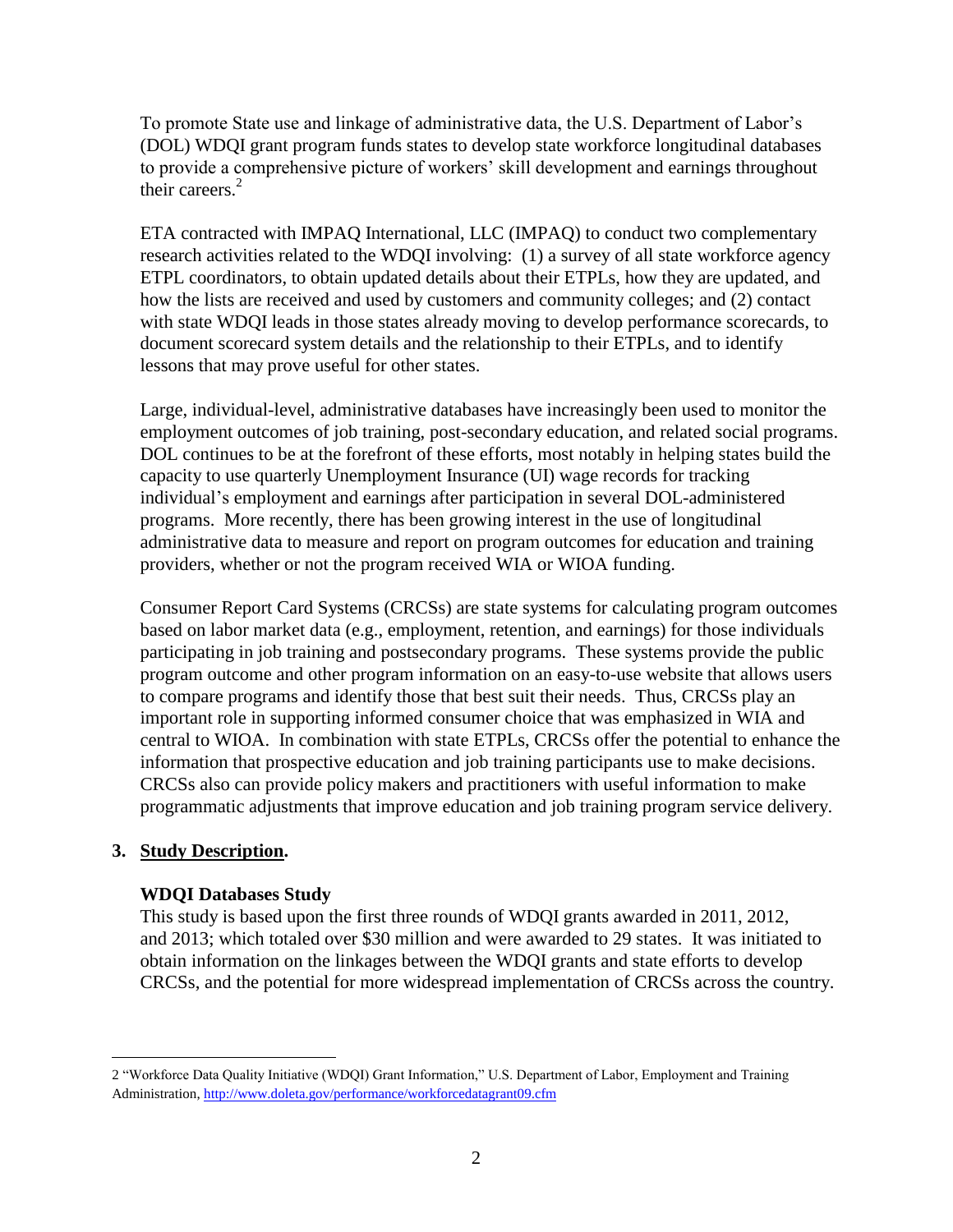The study had three main objectives, to:

- Understand the relationship between WDQI and state efforts to develop CRCSs;
- Assess the degree to which states without existing CRCSs are prepared to implement them; and
- Identify how DOL can support the implementation of CRCSs beyond the states with existing systems and improve the quality of CRCSs in states that have them.

The study's first paper, entitled *Using WDQI Databases to Develop and Improve Consumer Report Card Systems*), concluded overall that WDQI states with functioning CRCSs used WDQI grants to improve their CRCSs. Many WDQI grantee states did not yet have CRCSs, although some of these states were making progress towards developing CRCSs with the use of their WDQI grants. The authors indicated a need for continued funding and a significant amount of time, expertise, and resolve to complete that task. Based upon states' experiences to create, or improve CRCSs using WDQI funding, the authors made two recommendations about how DOL could support widespread implementation of CRCSs: They are:

- Provide resource support by funding additional WDQI grants focused on the development of CRCSs and work with the U.S. Department of Education (ED) to facilitate the exchange and dissemination of information among states that have created, or are working to create, CRCSs, and encourage states to have their education and workforce agencies work more cooperatively.
- Provide other incentives for states to develop CRCSs by phasing out WIA initial eligibility waivers and working with ED to encourage state support of CRCSs by systematically publicizing their value to state-level policymakers. (Under WIOA the waivers referenced are no longer in place.)

To ensure that customers choose quality programs that help them get a job in an in-demand field, WIA/WIOA requires training providers to have their programs reviewed and approved to be included on the ETPL. Additionally, to help customers make informed choices about which programs best suit their needs, WIA/WIOA requires the collection and reporting of certain program performance information and costs. While WIA provided a basic structure for these processes, states and local workforce investment boards had a great deal of flexibility to implement the process for selecting which training providers are included on the state's ETPLs. Thus, state ETPL policies and practices varied widely.

IMPAQ fielded a web-based ETPL Coordinator Survey in all states, the District of Columbia, and Puerto Rico to examine ETPL policies and practices. Forty-six states completed the survey between May and June of 2014; the findings are documented in the study's second paper entitled, *How States Manage Eligible Training Provider Lists: Findings from a State Survey*. Findings from the survey have implications for states and DOL and other federal agencies as they pursue efforts to create education and job training program scorecards, especially for institutions of higher education and for ETP programs as part of WIOA. States that use more rigorous processes to make ETPL determinations, use administrative data